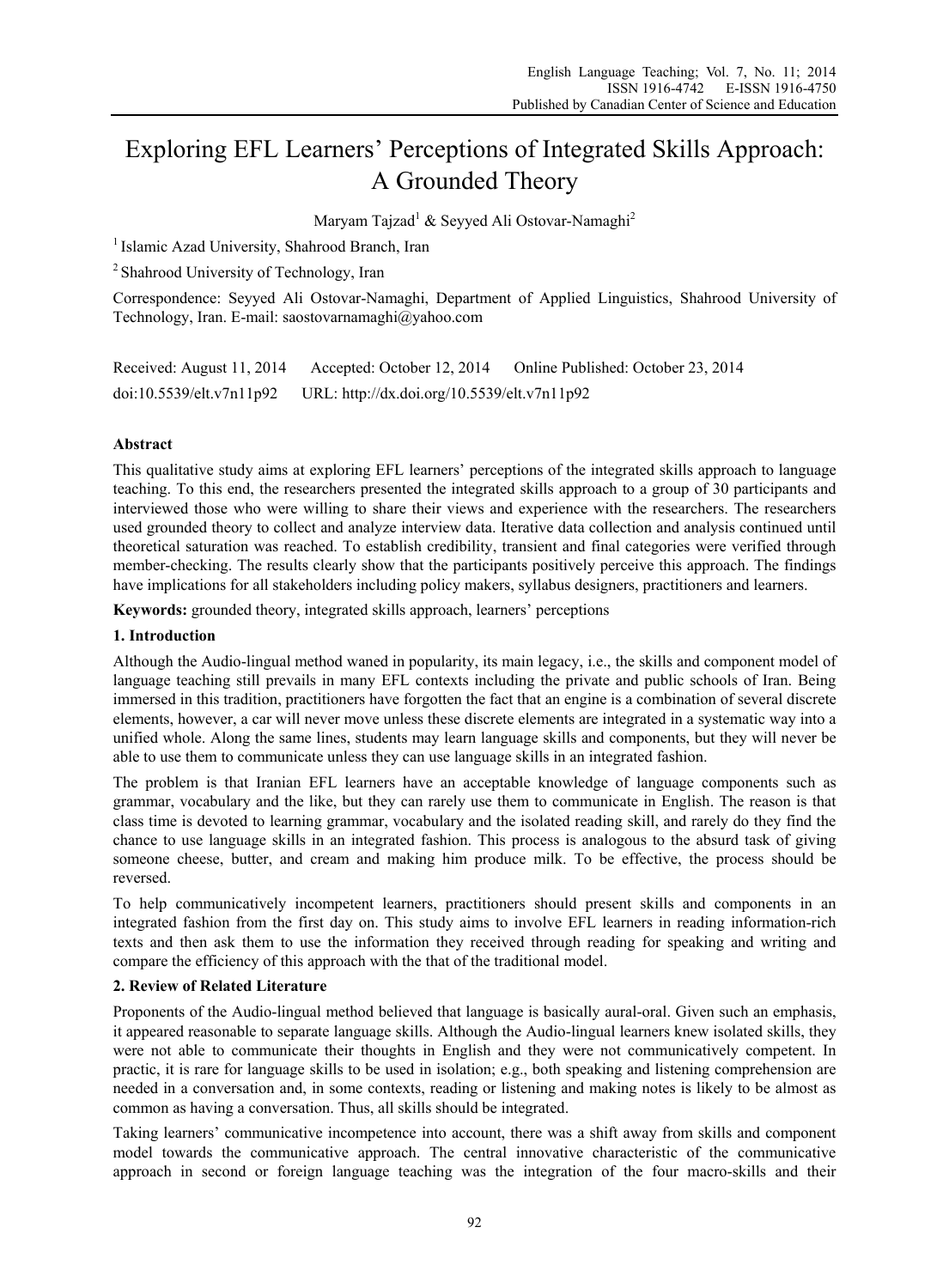components, which can complement each other (Hinkel, 2010). To study a language, you may need to break the language into parts. To use it, however, the skills and components must be integrated.

As early as the 1970s, many researchers and methodologists noted that the teaching of language skills cannot be conducted through isolable and discrete structural elements since skills are not divorced from each other (Corder, 1971, 1978; Kaplan, 1970; Stern, 1992). Widdowson (1978) was one of the first linguists to call for integrating the four language skills in instruction to raise learners' proficiency levels and enable advanced language learning. "We can talk of skills in respect to usage, but if we talk about language use, we need a different concept, and perhaps a different term" (Widdowson, 1998, p. 325). Similarly, Canale's and Swain's (1980) clarified that practicing a range of language skills simultaneously and in the context of communication allow learners to reach levels of grammatical competence similar to those achieved by students who concentrated on Audio-lingual structural patterns.

In the 1980s and 1990s, a great deal of elaboration and refinement took place in communicative and integrated teaching of the four skills. These had to be interaction-centered and as authentic as possible to enable students to use the language for purposeful communication (Savignon, 1983, 1990). Having been accepted as a more efficient way of presenting language skills, skill integration has been variedly defined by different scholars.

Some have focused on integrating language and other school subjects. For instance, Joglekar, Bhuiyan, and Kishore (1994), defined integrated teaching as organization of teaching matter to interrelate or unify subjects frequently taught in separate academic courses or departments. Integration aims at giving the students a holistic instead of a segmented outlook on language learning process. Others have focused on integrating component parts of a discipline. Roberts and Kellough (2000), fore example, defined integration in the teaching and learning as a way of planning and organizing the instructional program for interrelating the discrete disciplines of subject matter in an appropriate design that brings about effective learning.

Post method researchers such as Oxford (2001) claimed that integrated language teaching is supposed to be an effective strategy for language learning as a whole. According to her, plenty of threads such as vocabulary, syntax, pronunciation, spelling, and meaning should be woven well to create the integrated approach. "If the strands are not woven together effectively and well, the instructional loom is likely to produce something small, weak, ragged, and pale--not recognizable as a tapestry at all" (Oxford 2001).

Despite our history of treating the four skills in separate segments of a curriculum, there is a recent trend toward skill integration which clarifies the advantages of this approach in EFL classrooms (Brown 2001). Among other advantages, research findings show that skill integration:

- Helps learners carry over their skills and declarative knowledge from one skill to another which facilitates and simplifies the improvement of the other skills (Strang, 1972).
- Creates a dynamic and exciting classroom environment (Richard-Amato, 1996).
- Enables learners to have a more realistic access to authentic language learning, whereas a segregated approach does not offer a meaningful understanding of language or a motivating style to learning a foreign language (Myers & Hilliard, 1997).
- Leads to focus on realistic language and can therefore lead to the students' all-round development of communicative competence in English (Jing, 2006).
- Was enthusiastically accepted by students and most of them had a positive attitude toward this approach (Mitrofanova & Chemezov, 2011)
- Leads to better comprehension of the material by students (Mitrofanova & Chemezov, 2011).

Having taken the advantages of the integrated skills approach (ISA) into account, the researchers believe that this approach can alleviate the problem of communicative incompetence among EFL learners in private language schools of Iran. Thus the study aims at presenting EFL learners with the ISA, and exploring their perceptions of this approach. More specifically, it aims at evaluating the efficacy of this approach by answering the general question, "How do you perceive the integrated skills approach?

# **3. Research Method**

# *3.1 Why Grounded Theory*

Essentially, grounded theory has its origins in symbolic interactionsim, a paradigm which holds that individuals engage in a world that requires reflexive interaction as averse to environmental response. Consequently, grounded theory is suitable to the study of any behavior that has an interactional element to it. More specifically,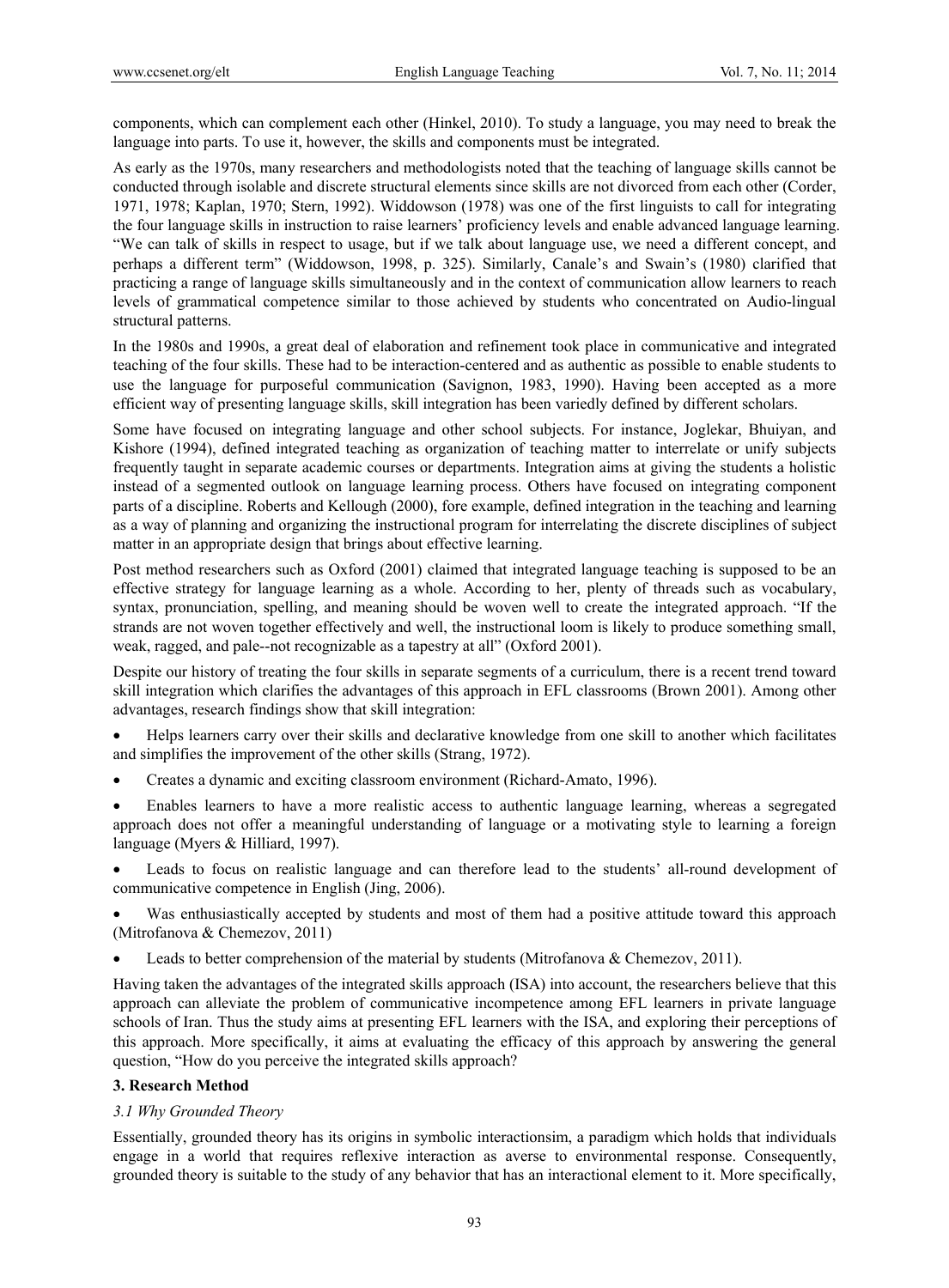it is an important method for studying topics of a social nature. "It is an inductive theory that allows the researcher to develop a theoretical account of the general features of a topic and simultaneously grounding the account in empirical observations or data" (Martin & Turner, 1986, p. 141). This research method aims at developing a theory that is grounded in the words and actions of those individuals under study.

## *3.2 Data Collection and Analysis*

This study aimed at conceptualizing EFL learners' perceptions of the ISA. Thus the researchers presented the this approach to a group of 30 participants and interviewed those who were willing to share their views concerning this approach. This information was then analysed through the application of open coding techniques, or line-by-line analysis, which helped to identify provisional explanatory concepts. In axial coding, the researchers tried to elaborate the concepts and categories by specifying their dimensions and properties and then fining the interrelationships between concepts and categories. At last, in selective coding the researchers found the core category, i.e., learners' perceptions of the integrated approach.

This super category pulled together all other categories that presented an explanatory theory which was grounded in learners words, actions and thoughts. Credibility of the findings was established through: (1) constant comparison, i.e., the provisional concepts and categories were constantly compared with transcripts in order to ensure consistency; and (2) member checking, i.e., provisional categories as well as the final conceptualization were shown to the participants and modifications were made for the best fit. According to the original rules of grounded theory, the researchers did not leave the field and stop sampling until theoretical saturation was reached.

## **4. Results**

## *4.1 Simultaneous Use of Skills*

Presenting skills in a segregated fashion may help learners to learn their knowledge of language but it will not enable them to use their knowledge in actual communication. On the other hand, integrating skills is a matter of language use. While the former approach is contrived in nature, the latter is a simulation of communication in actual contexts of use. Thus integrating the four main language skills, i.e., listening, reading, speaking, and writing, is very beneficial in the second language classroom. Considering that communication requires the integration of both the main and the accessorial skills, i.e., grammar, punctuation, pronunciation, it makes sense that language is taught in a communication promoting way, one of the participants explains:

*From my point of view the integrated approach provided the conditions that all of us had the opportunity to practice language skills simultaneously and improve them uniformly. For example, while we were reading a text, we acquired some new knowledge and interesting ideas to claim in speaking or writing. I strongly want to express that this method let us share our knowledge in a calm and relaxed situation and also with a full and ready mind to write our writing task. I was personally really satisfied with this method since at the end of the term I had a remarkable change in my speaking and writing skills.* 

Another interviewee believed that this method was beneficial since it enabled them to meliorate the four main skills simultaneously and how they complement each other. They emphasized that the integrated approach is very helpful in the second language environment. In elaborating this point he states:

*We quickly obtain a true understanding and using the language for communication in this method. We learned how to use English and communicate well and in a meaningful way. Since all of the four main skills were taught simultaneously to us, improving all skills, each one affected the other. For example, by reading texts I acquired some points and ideas for speaking and writing. Also, we could learn new words and grammatical points to use in our writing and speaking and thereby pay more attention and concentrate on reading while the teacher read it This in turn reinforced the listening skill.* 

#### *4.2 Increase in Learner's Motivation and Self-Confidence*

In integrated approach, language is treated as a means of interaction and interplay, rather than an academic subject. The ISA enables learners to interact properly and achieve to high level of motivation to learn a language. This also relates to motivation, and it is more likely for students to be motivated to learn a language if they are able to use it to interact, rather than to just have knowledge about the language. This point is clarified in students' interviews which show their satisfaction with interaction opportunities with other learners and teachers. These chances motivate them to express their own ideas and speak without any fear or stress. Learners find the class interesting. This is in drastic contrast with the traditional approach which is very boring for them. Confirming this, one of the participants explains: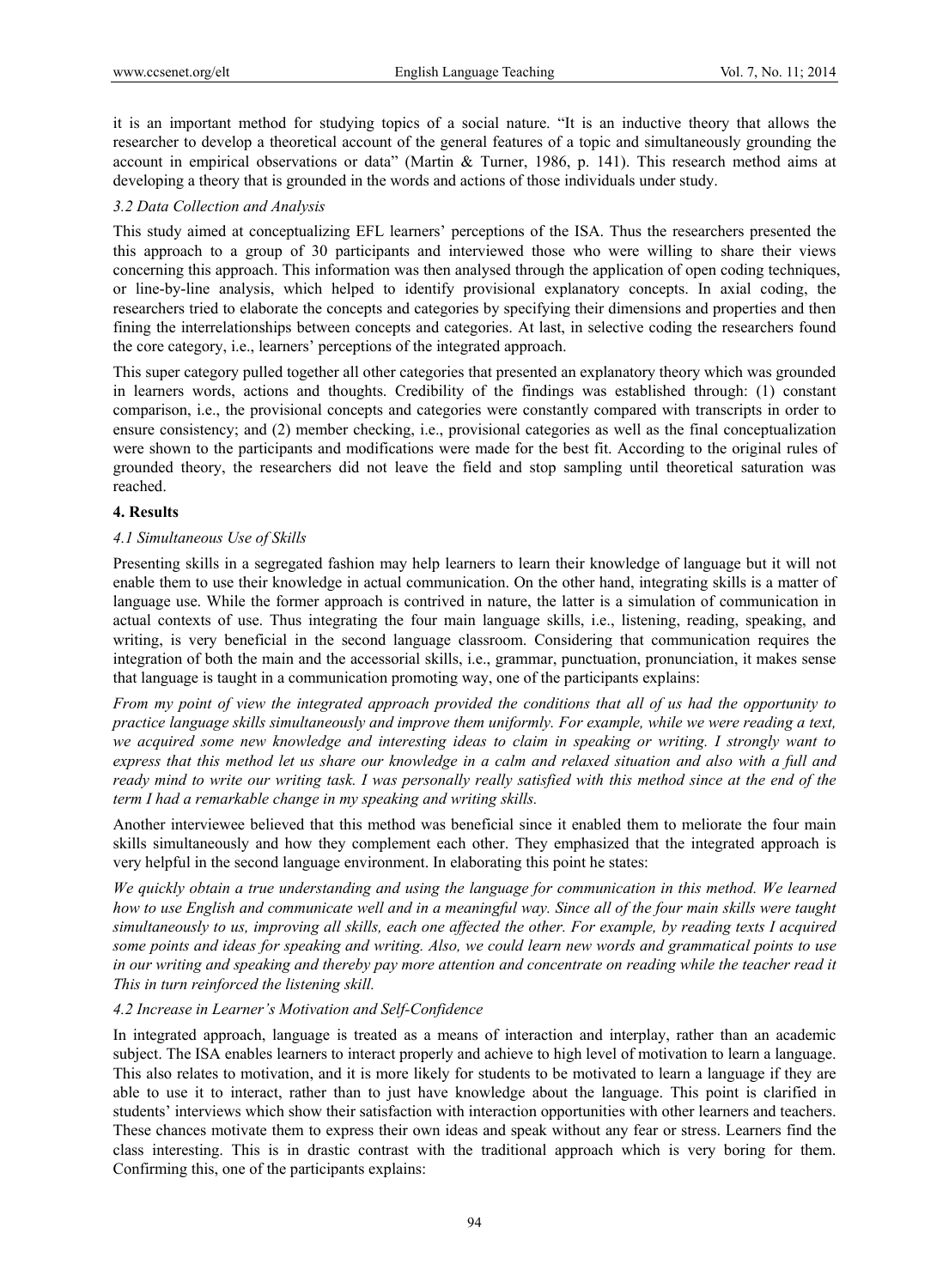*In this method, I wanted to speak most of the time because after reading the text we had a lot to talk about, I always had something to say. This really motivated me to talk while lacking information or knowledge decreases our motivation or may destroy it. This method was not teacher-centered and we were not passive listeners in the language class.* 

Participants' comments obviously show that they were very pleased with this method since most of them focused on gaining a high level of motivation and confidence to express themselves in speaking as well as writing. Another participant explains:

*Since prior to interacting with each other we read these texts, we were motivated to participate in classroom discussion and attend classroom dialogues and collaborate with other learners, and ask and answer questions. I learned to speak somehow fluently at my level and I think I am motivated to speak for a longer period of time.* 

Integrating language skill paves the way for real communication in the classroom since it increases students' knowledge and gives them something to talk about. Confident speakers are those who have a high level of knowledge on the subject. Another participant explains this point more clearly:

*Previously we were forced to talk but we were not confident enough to talk since we had no knowledge. In this class, however, things were different since we read to talk and write. Therefore, we have broad information related to the topic we are required to write and speak, therefore, we were confident and motivated since we had something to talk about. Most of the time, in traditional classes we preferred not to talk because we did not have any information about that subject.* 

## *4.3 Saving Class Time*

When teacher breaks the language into skills and components and focuses on one skill or component at a time, teachers do not have sufficient time to cover them all. On the other hand, when skills are presented in an integrated fashion, there is sufficient time for practice and communication. Previously, the researchers' main concern was coverage of the textbook, with this approach, however, their concern has shifted away from coverage towards communication. One of the participats substantiates this point by saying:

*Previously the teacher focused on one skill at a time. So he didn't have time to practice all the skills. Here we read a text, get some ideas and use those ideas for speaking and writing. So there is enough time to cover all the skills and sub-skills. I think, this method provides enough time and chance for me to practice speaking skill and by talking about the reading topics and discuss with other students and at the same time learn new words and structures. Compared with other methods, in one session we cover all the skills. In the past we focused exclusively on grammar, vocabulary or one language skill. Since we didn't have enough time, the teacher tried to finish the book* 

Previously teachers had to analyze the reading passage, explain the new language items such as vocabulary and grammar help the students do lots of mechanical exercises. Teachers always complained that they do not have sufficient time. With the ISA, however, the teacher encourages the students to read the text as quickly as they, get some ideas, and then use them in speaking and writing. One of the participants explains this strength as follows:

*Before I entered this class, I thought we read to learn grammar and vocabulary because we analyzed the text to learn grammar and it took a long time to learn the meaning of new words. In this class, however, the teacher does not force us to learn the meaning of all new words. Instead, the teacher told us to read the text quickly, get some ideas for speaking and writing in a very short time. So we are not worried about time since we are not supposed to get all the details of the text.* 

# *4.4 Reduction in Learners' Stress*

The integrated approach focuses on meaning rather than form; communication rather than language; fluency rather than accuracy; reading for information rather than mastery of language forms. Thus compared with other methods, it is stress-free. One of the participants explains:

*When we read the texts, we are not required to read all the details to answer questions at the end of the texts. Rather, we are required to read, get some ideas and use them when communicating with our friends. Since we focus on the parts we understand, we are not stressed. Moreover there is no stress since there is no right or wrong answers. Different students read the same text but get different things and then communicate their ideas with their friends. Through the process of communication we learn from each other and deepen our understanding the text.* 

This approach is cognitively less demanding and consequently less stressful since it focuses on getting and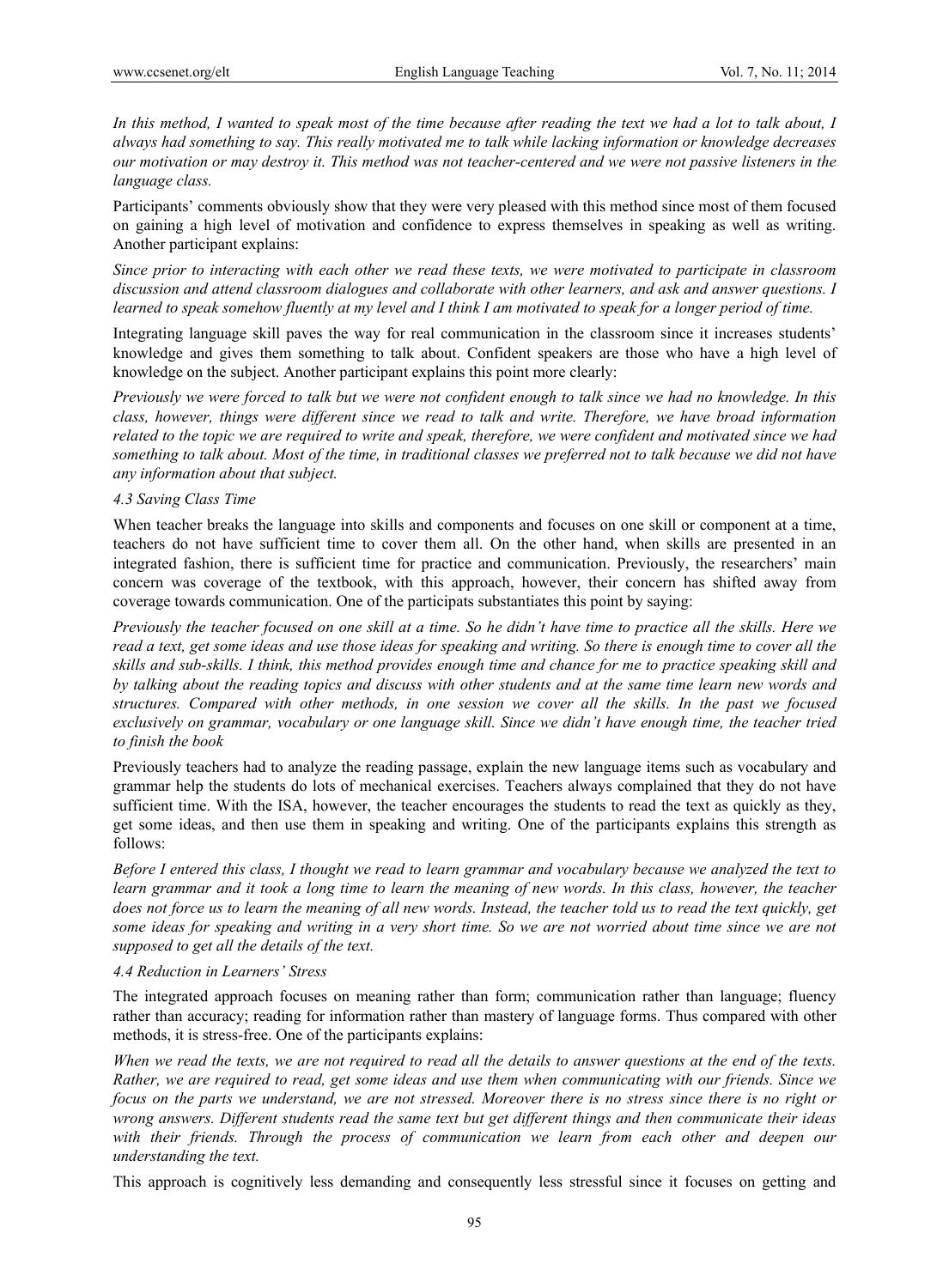exchanging ideas rather than memorizing useless facts about language. Moreover speaking is less stressful since the reading gives the learners some ideas to exchange. One of the participants contends:

*In the other classes teachers specified a topic and forced us to talk. Since we had no or limited knowledge of the topic, speaking was very demanding and stressful while in this approach speaking is fun and stress-free since the reading passage gives us a lot of ideas to exchange. Similarly, writing is fun since the reading passage gives us lots of knowledge. Previously, writing was very stressful since we thought and thought and we could not remember any relevant information about the subject but now we write to restate the ideas we got fro the text in our own words.* 

Since students communicate to exchange views about the text, they have a friendly relationship with each other and this reduces their level of stress. One of the participants explains:

*In the other terms, the teacher wanted us to read the texts and answer the questions. This was stressful because the teacher always negatively judged our performance and because we had to work individually. Here we work in pairs and the teacher is not there to judge our performance. Learning from peers is fun while waiting for teachers' judgment is very stressful.* 

#### *4.5 Provision of Reflection Time*

An integrated approach allows learners to explore, gather, process, refine and present information about topics they want to investigate without the constraints imposed by traditional subject barriers (Pigdon and Woolley, 1992). Learners are given the chance to interact in an authentic and meaningful way and are exposed to the richness and complexity of the language. During speaking students have very little time at their disposal to reflect upon what they say. To fill in this gap, in the integrated approach are asked to read the text, get some ideas, reflect on the ideas by relating them to their own knowledge and experience and then exchange them with their friends. Participants really welcomed this reflection time after reading. One of them says:

*We read the text to get some ideas for reading and writing. However, before we started speaking or writing, the teacher wanted us to reflect on the ideas we received from the text by relating them to our previous knowledge and experience and then exchange them. I really liked this reflection time because in other classes we memorized the content of the text but here we got the ideas from the text but rather than report them, we evaluated them by agreeing or disagreeing with the writer. This was all because of reflection time after reading the texts.* 

In addition to the reflection period provided after reading, we were asked to reflect on what was exchanged during pair work. One of the participants explains:

*Our teacher told us to reflect upon what your partners' understanding of the text. Instead of passively listening to my partner, the teacher told us to reflect on what we hear and agree or disagree. I really liked this process since I had to think a lot to disagree with what my friend said.* 

#### *4.6 Reconceptualization of Teacher's Role*

This approach is conducive to a learner-centered approach since students have an active part in constructing and meaning during reading, writing and conversational exchange with the partners. In the traditional approaches teacher's role is central since he is the only active participants and students are the passive receiver of information transmitted by the teacher. Thus this approach reconceptualizes teachers' role as a facilitator who guides and design opportunities cooperation among learners (Pollard, 2001). One of the participants better explains the new identity language teachers take:

*Before entering this class, I wrongly believed that teachers should actively teach the lesson and we should just listen. In this class, however, I saw that each and every student is as active as the teacher. Here the teacher gave us some background knowledge so that we can read the text more effectively, invited us to read the text, get ideas and reflect on them. So it was the students who read the text and did the reflection. During writing or conversation, he observed our performance and helped us to communicate what we could not on our own.* 

Another participant also noticed the change in teachers' role and expressed her satisfaction with this new role by saying:

*I believe the class is really boring when the teacher is the only speaker in the classroom. And it is really fun when you see that all students are actively involved in exchanging the points they took from the text. Previously I thought we should wait for the teacher to give us the right answer. Here however, I found that students themselves can get some ideas from the texts although there was no prior teaching. When I read the text and expressed what I got, it was really amazing when the teacher approved of what I said or what my partner said.* 

Research has shown that students' perceptions of the teachers' behavior are strongly linked to their achievement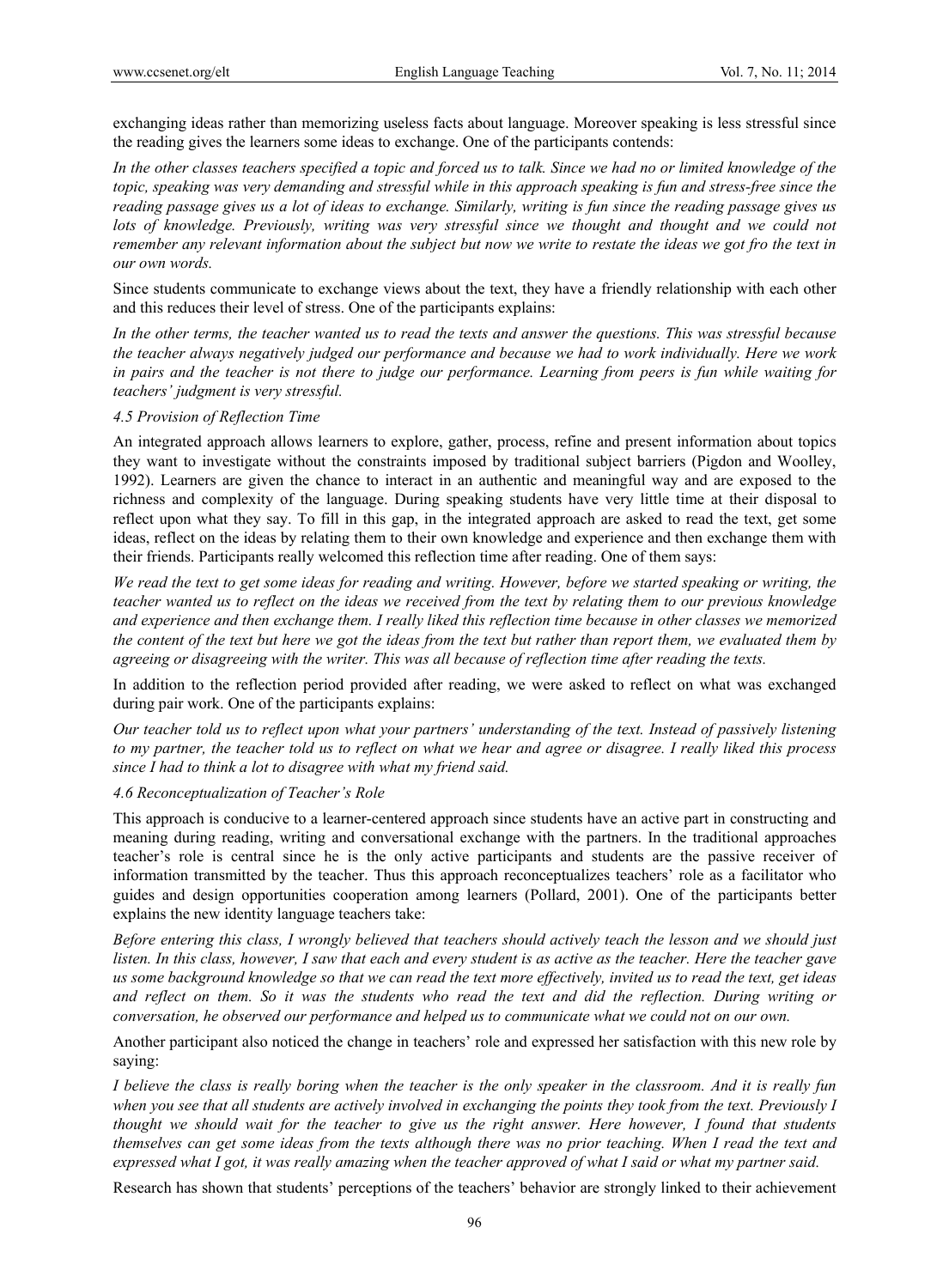and motivation in all subjects. Since the teacher minimizes teaching time, he maximizes the opportunity for learning and students take over the responsibility and mover towards learner autonomy.

# **5. Summary and Discussion**

The study aimed at exploring learners' perceptions of the ISA. The results clearly show that learners entheusiastically accept this approach to teaching English as a foreign language since among other things it:

- Increases learners' motivation and self-confidence by presenting something worthwhile to talk about;
- Reduces their level of stress and axeity by engaging them in real communication of ideas rather than mechanical practice of skills and components;
- Shifts teachers' attention away from coverage of the textbook towards involving students in communication since integration saves time;
- Encourages simultaneous use of all the language skills and creates conditions that are conducive to real communication as opposed to contived practice of isolated skills;
- Provides the learners with reflection time. This is something which is missing in the communicative approach to teaching since it focuses on spontaneous language use and penalizes reflective learners; and
- Reconceptualizes teachrs' role, i.e., it is conducive to a learner-centered approach since students have an active part in constructing and meaning during reading, writing and conversational exchange with the partners.

Taking the foregoing findings into account the study has clear implications and applications since the findings: (1) shed some lights on the unitary competence hypothesis and presents significant evidence against the divisibility hypothesis which dominates researchers' and practitioners' thoughts; (2) encourages practitioners to shift awy from skills and components approach towards integrating skills.

# **References**

- Brown, H. D. (2001). *Teaching by principles: An interactive approach to language pedagogy* (2nd ed.). White Plains, NY: Addison Wesley Longman.
- Canale, M., & Swain, M. (1980). Theoretical bases of communicative approaches to second language teaching and testing. *Applied Linguistics*, *1*, 1-47.
- Charmaz, K. (2003). Grounded theory. In M. Lewis-Beck, A. Bryman, & T. F. Liao (Eds.), *The sage encyclopedia of social science research methods* (pp. 440-444). London: Sage.
- Corder, S. P. (1971). Idiosyncratic dialects and error analysis. *IRAL*, *9*(2), 147-160.
- Corder, S. P. (1978). Language-learner language. In J. C. Richards (Ed.), *Understanding second and foreign language learning* (pp. 71-92). Rowley, MA: Newbury House.
- Dabbaghi, A. (2006). *A comparison of the effects of implicit/explicit and immediate/delayed corrective feedback on learners' performance in tailor-made tests* (Unpublished Ph.D. Dissertation). The University of Auckland.
- Enright, D. S., & McCloskey, M. L. (1988). *Integrating English: Developing English language and literacy in the multilingual classroom*. Boston: Addison-Wesley.
- Faltis, C. J. (1993). *Join fostering: Adapting teaching strategies for the multilingual classroom*. New York: Merrill/Macmillan.
- Fulton-Scott, M. J., & Calvin, A. D. (1983). Bilingual multicultural education vs. integrated and nonintegrated ESL instruction. *NABE Journal*, *7*(3), 1-12.
- Glaser, B. G., & Strauss, A. L. (1967). *The Discovery of Grounded Theory: Strategies for Qualitative Research*. Chicago: Aldine Publishing Company.
- Hinkel, E. (2010). Integrating the four skills: Current and historical perspectives. In R. B. Kaplan (Ed.), *Oxford Handbook in Applied Linguistics* (pp. 110-126). Oxford: Oxford University Press.
- Hymes, D. (1972). On communicative competence. In J. Pride, & J. Holmes (Eds.), *Sociolinguistics: Selected readings*. Harmondsworth, England: Penguin Books.
- Jing, W. (2006). Integrating Skills for Teaching EFL—Activity Design for the Communicative Classroom. *Sino-US English Teaching*, *3*(12), 122-133. http://www.linguist.org.cn/doc/su200612/su20061201.pdf